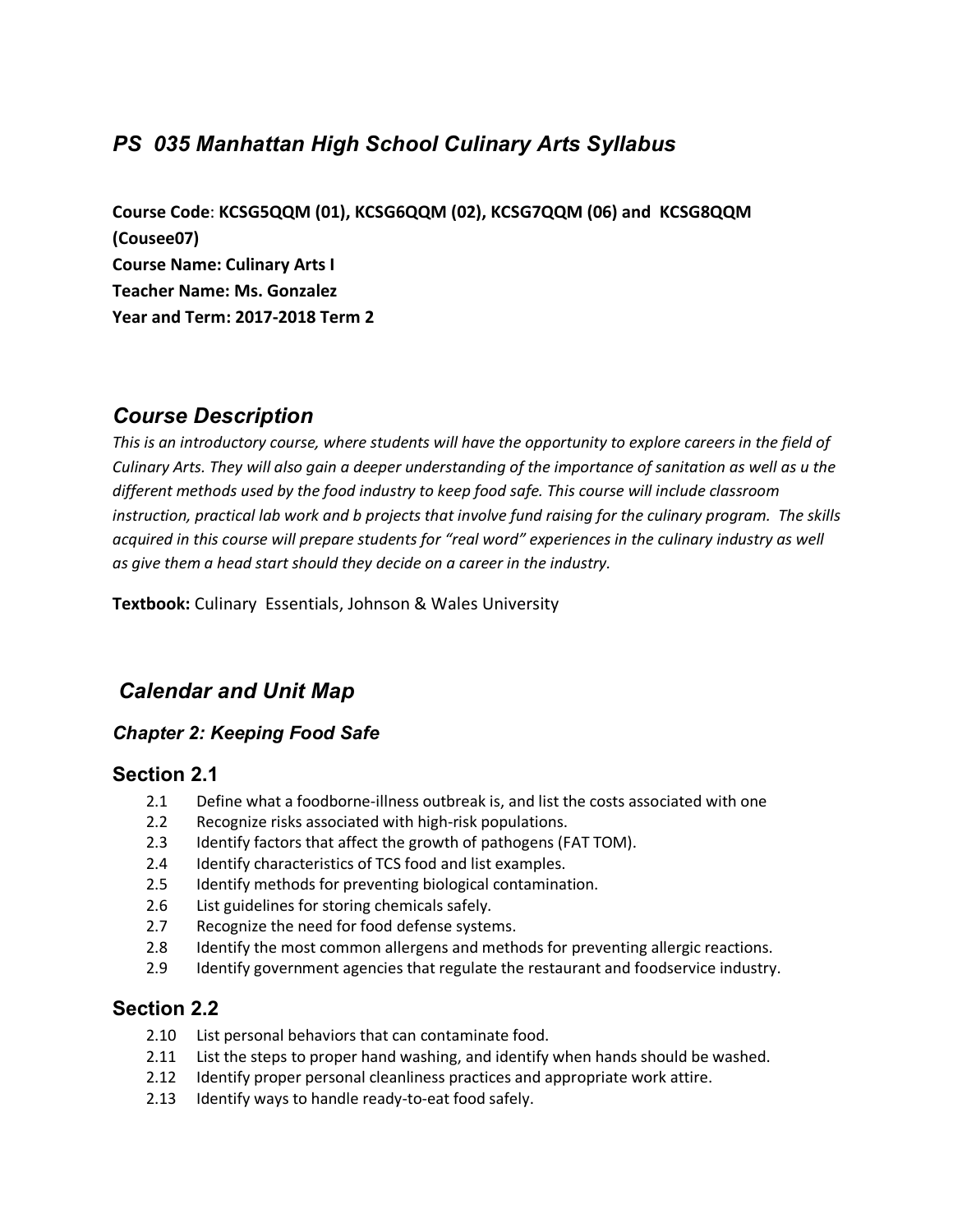2.14 Identify when food handlers should be prevented from working around food or from working in the operation.

### **Section 2.3**

- 2.15 Identify ways to prevent cross-contamination.
- 2.16 Identify ways to prevent time-temperature abuse.
- 2.17 List different temperature-measuring devices and their uses.
- 2.18 Identify characteristics of an approved food source.
- 2.19 Identify criteria for accepting or rejecting food during receiving.
- 1.1 and list factors used in making their rating judgments.
- 1.2 List and describe the characteristic types of lodging operations.
- 1.3 List and describe activities associated with front-desk operations.
- 1.4 and list factors used in making their rating judgments.
- 1.5 List and describe the characteristic types of lodging operations.
- 1.6 List and describe activities associated with front-desk operations.

## **Section 2.1**

- 2.20 Define what a foodborne-illness outbreak is, and list the costs associated with one
- 2.21 Recognize risks associated with high-risk populations.
- 2.22 Identify factors that affect the growth of pathogens (FAT TOM).
- 2.23 Identify characteristics of TCS food and list examples.
- 2.24 Identify methods for preventing biological contamination.
- 2.25 List guidelines for storing chemicals safely.
- 2.26 Recognize the need for food defense systems.
- 2.27 Identify the most common allergens and methods for preventing allergic reactions.
- 2.28 Identify government agencies that regulate the restaurant and foodservice industry.

# **Section 2.2**

- 2.29 List personal behaviors that can contaminate food.
- 2.30 List the steps to proper hand washing, and identify when hands should be washed.
- 2.31 Identify proper personal cleanliness practices and appropriate work attire.
- 2.32 Identify ways to handle ready-to-eat food safely.
- 2.33 Identify when food handlers should be prevented from working around food or from working in the operation.

## **Section 2.3**

- 2.34 Identify ways to prevent cross-contamination.
- 2.35 Identify ways to prevent time-temperature abuse.
- 2.36 List different temperature-measuring devices and their uses.
- 2.37 Identify characteristics of an approved food source.
- 2.38 Identify criteria for accepting or rejecting food during receiving.
- 2.39 Outline proper procedures for storing food.
- 2.40 Identify the minimum internal temperature requirements for cooking various TCS food.